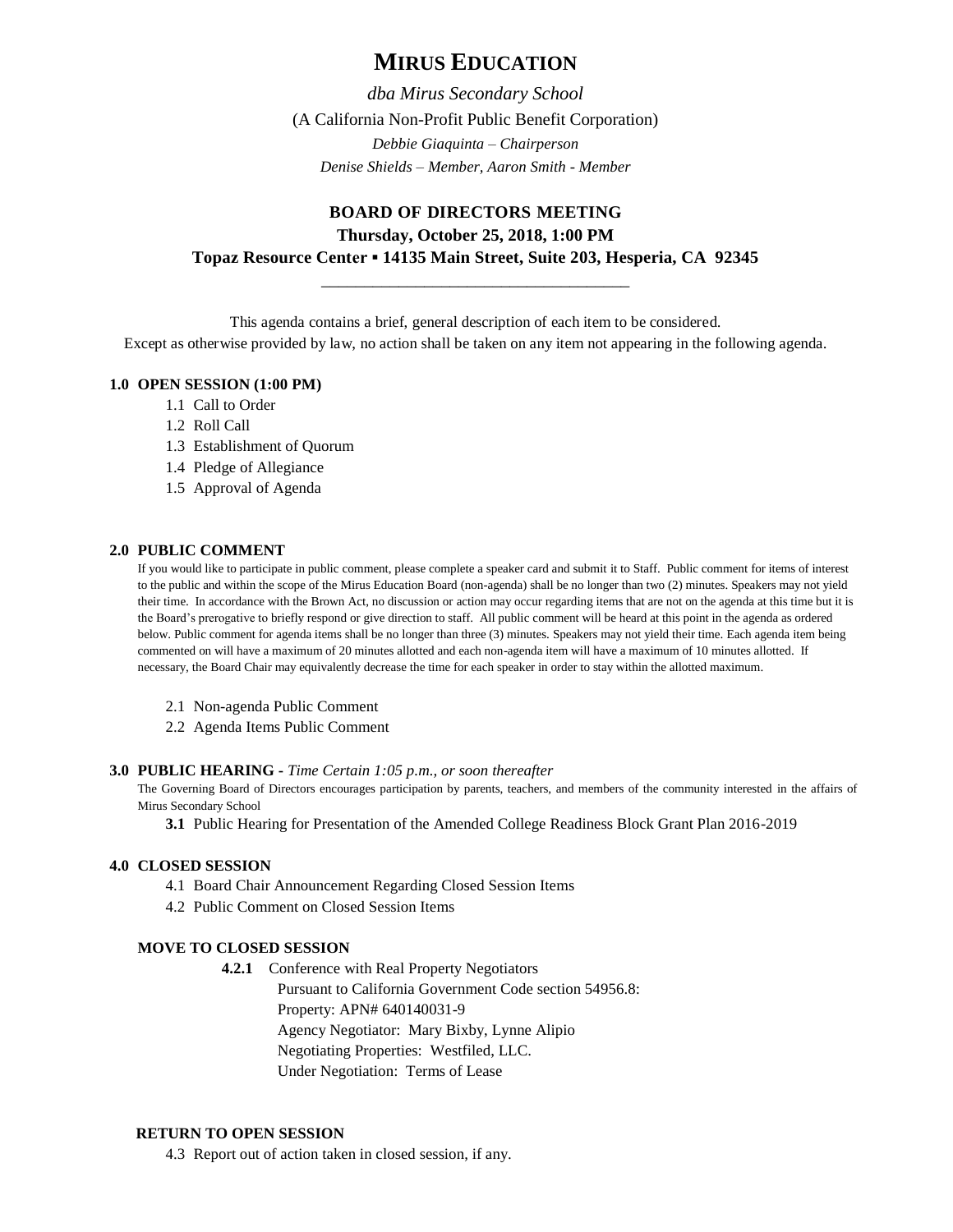# **5.0 ADMINISTRATIVE ITEMS**

- 5.1 President's Report
	- **5.1.1** 2018-2019 Strategic Initiatives
	- **5.1.2** Review of Local Control and Accountability Plan (LCAP) Update: Goals, Key Action and Services, Local Indicator Results
	- **5.1.3** California Charter Schools Association (CCSA) Update
	- **5.1.4** Audeo Prop Z Building Update
	- **5.1.5** State Board of Education Annual Site Visit for Audeo Charter School II
- 5.2 Strategic Plan Update
	- **5.2.1** Mirus Secondary School
		- 5.2.1.1 School Participation Report for the period of 2017-2018 Month 12-13: 5/7/18 – 6/27/18

5.2.1.2 School Participation Report for the period of 2018-2019 Month 1-2:  $7/2/18 - 8/24/18$ 

## **6.0 CONSENT AGENDA**

All matters listed under the consent agenda are considered by the Board to be routine and will be approved/enacted by the Board in one motion in the form listed below. Unless specifically requested by a Board member for further discussion or removed from the agenda, there will be no discussion of these items prior to the Board votes on them. The President recommends approval of all consent agenda items.

6.1 Consider Approval of Meeting Minutes for June 20, 2018, 1:00 pm and June 20, 2018, 3:40 pm

#### **7.0 ACTION ITEMS**

**7.1** Consider Approval of Lease Renewal APN #422-021-04-00 as Presented in Item 4.2.1

#### 7.2 **Action Items Specific to Mirus Secondary School**

**7.2.1** Consider Approval of Consider Approval of FY 2017-2018 Unaudited Actuals Report **P.**

#### **8.0 BOARD ANNOUNCEMENTS AND COMMENTS**

From time to time, the board has topics of interest that they would like to share with the community. These are informational in nature and do not require action.

#### **9.0 ADJOURNMENT**

Next Regular Board Meeting: February 20, 2018, 1:00 pm, Location TBA and June 25, 2018, 1:00 pm, Location TBA Meeting Agenda available at[: www.MirusCharter.com](http://www.miruscharter.com/)

**Accommodation** – Mirus Secondary ("School") does not discriminate on the basis of disability in the admission or access to, or treatment or employment in, its programs or activities. Aaron Smith, has been designated to receive requests for disability-related modifications or accommodations in order to enable individuals with disabilities to participate in School's open and public meetings. Please notify Aaron Smith at (858) 678-7831 twenty-four (24) hours or more prior to disability accommodations being needed in order to participate in the meeting. Translation services are available by notifying Laura Pina at (858) 678-7830 twenty-four (24) hours or more prior to the board meeting. In compliance with Government Code Section 54957.5, non-exempt writings that are distributed to a majority or all of the board in advance of a meeting may be viewed at 101 70 Huennekens Street, San Diego, CA 92121; or at the scheduled meeting. In addition, if you would like a copy of any record related to an item on the agenda, please contac t Laura Pina at (858) 678 -7830.

#### *Certification of Posting*

I, Aaron Smith, hereby certify that I posted this agenda at 10170 Huennekens Street, San Diego, California and at 14135 Main Street, Suite 203, Hesperia, *California on October 22, 2018.*